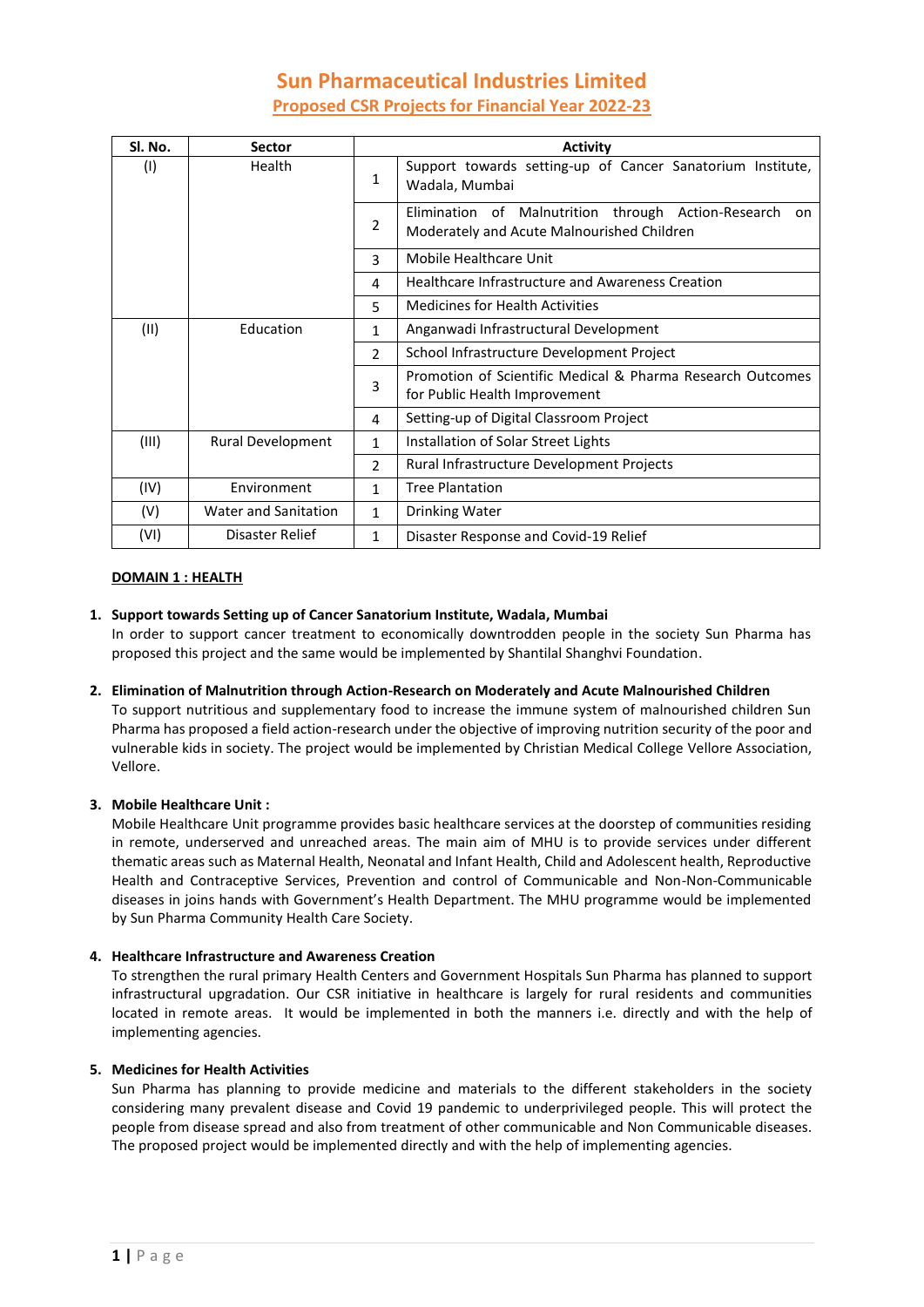### **DOMAIN 2 : EDUCATION**

#### **1. Anganwadi Infrastructural Development**

Anganwadi program provides early education and nutrition to 0-6 year olds, lactating mothers and pregnant women. This program is run through anganwadi centres. It is critical that the environs of the anganwadi are child friendly, safe and hygienic. With this intent, Sun Pharma proposed to takes up upgradation of infrastructural facilities near its plant locations. The works such as Construction and Renovation of Buildings, Toilets, Midday meal cooking room, LPG Connection, Play Materials, Providing safe drinking water and educational aids etc., Anganwadi Infrastructure Development project would be implemented by Sun Pharma and Implementing Agencies.

### **2. School Infrastructure Development Project**

To improve the educational standards in identified schools Sun Pharma has planned this project to ensure basic educational facilities such as Infrastructure Up-gradation, digital classroom, Provision of potable drinking water for the students, distribution of stationary items, book donation, Celebration of school-based activities etc. It will be implemented directly and indirectly both the ways.

### **3. Promotion of Scientific Medical & Pharma Research Outcomes for Public Health Improvement**

In order to improve health standards in the Health sector by sharing of latest Pharma and scientific research, company has continuing this work**.** This is to promote public health improvements and the project would be implemented through Sun Pharma Science Foundation.

### **4. Setting up of Digital Classroom Project**

To boost rural education system, fully equipped digital classroom has been proposed with smart touch pad board, projector, speaker, computer and software. Digital learning has been found to be a great aid in livening up the text books on screen. The retention and attention of the students in the class has improved significantly. The teachers now have a powerful tool to explain difficult topics in the curriculum in a more intuitive way. It will be implemented directly and indirectly.

### **DOMAIN 3 : RURAL DEVELOPMENT**

### **1. Installation of Solar Street Lights**

To develop the community standards in the villages the infrastructure projects has to be develop. To make the village safer for its residents, Sun Pharma has proposed to install a fully automated solar street lights and would be implemented in both the manners i.e. directly and with the help of implementing agencies.

### **2. Rural Infrastructure Development Projects**

Considering village self-reliant Sun Pharma is proposing to support basic and necessary things in the villages. Under rural asset creation Sun Pharma shall take up Rural Development projects aimed at improving and setting up of basic amenities for the villages and the fund will be spent directly and indirectly.

### **DOMAIN 4 : ENVIRONMENT**

### **1. Tree Plantation**

Under Environment conservation, Sun Pharma has planned to setup Tree Plantation drives towards environmental sustainability and awareness generation in schools and communities for sensitizing people towards importance and conservation of environment. It will be implemented directly and indirectly both the manners.

### **DOMAIN 5 : WATER**

### **1. Drinking Water**

Water and sanitation are fundamental to good public health. To take this as priority company has proposed to supply Safe Drinking Water to Schools, Anganwadis and in Villages. The project would be implemented in both the manners i.e. directly and with the help of implementing agencies.